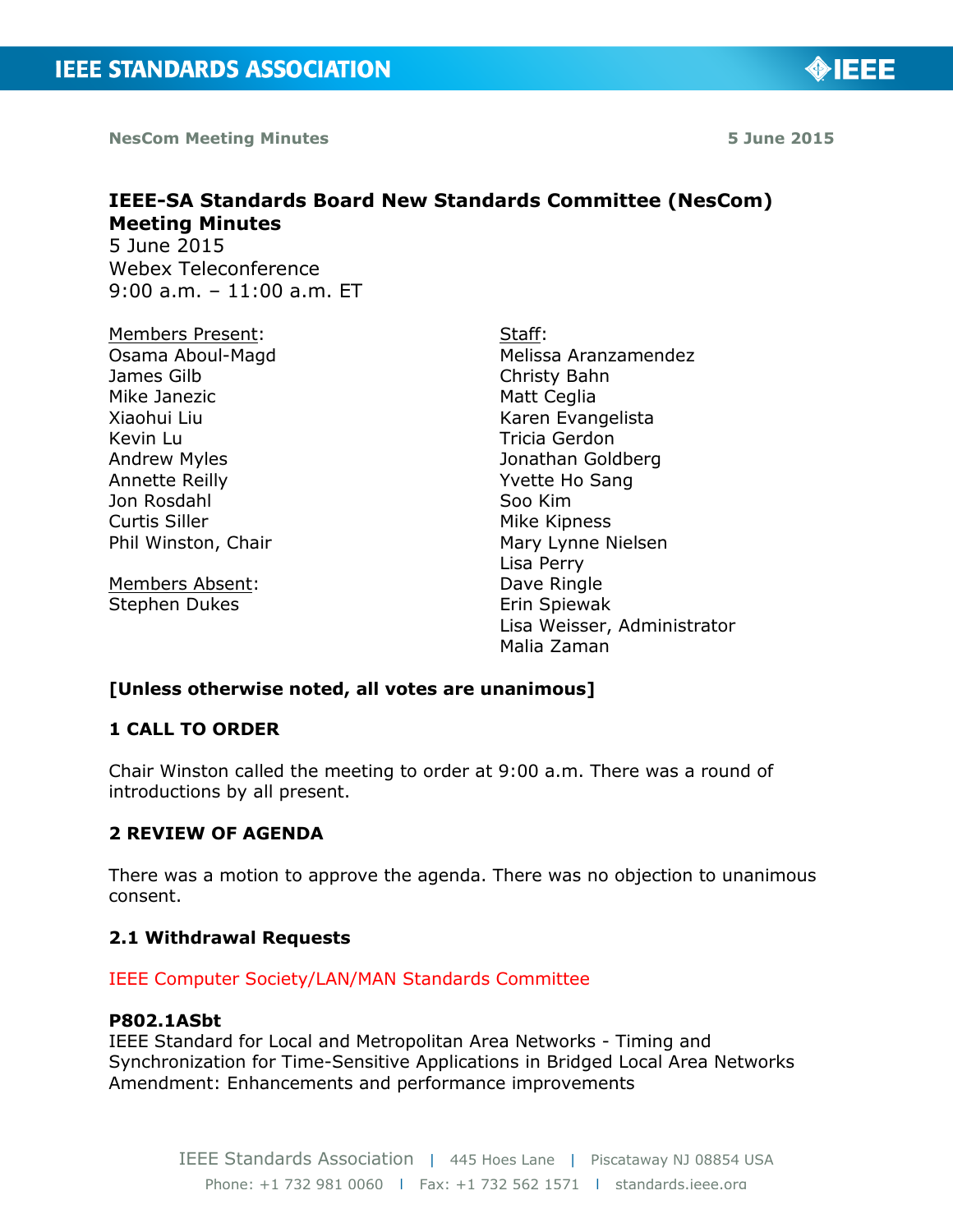# *Recommendation: Approve PAR withdrawal*

### **P802.16r**

IEEE Standard for Air Interface for Broadband Wireless Access Systems - Amendment for Small Cell Backhaul (SCB) *Recommendation: Approve PAR withdrawal*

IEEE Power and Energy Society/Energy Development & Power Generation

#### **P1843**

Recommended Practice for Generating Renewable Energy Using Plasma Gasification *Recommendation: Approve PAR withdrawal*

IEEE-SASB Coordinating Committees/SCC20 - Test and Diagnosis for Electronic **Systems** 

#### **P1693**

Standard for Modular Interconnect Packaging for Scalable Systems *Recommendation: Approve PAR withdrawal*

# **3 PARS FOR DISCUSSION**

# **3.1 Modified PARs**

IEEE Industry Applications Society/Petroleum & Chemical Industry

#### **P61886-1**

Subsea Equipment - Power Connectors, Penetrators and Jumper Assemblies with Rated Voltage from 3 kV (Umax =  $3.6$  kV) to 30 kV (Umax =  $36$  kV) *Recommendation: Approve modified PAR*

#### **3.2 Extension Requests**

IEEE Computer Society/Cloud Computing Standards Committee

#### **P2301**

Guide for Cloud Portability and Interoperability Profiles (CPIP) *Recommendation: Defer PAR extension request until next NesCom meeting*

#### **P2302**

Standard for Intercloud Interoperability and Federation (SIIF) *Recommendation: Approve request for an extension until December 2017*

#### IEEE Computer Society/Design Automation

#### **P1076**

Standard for VHDL Language Reference Manual *Recommendation: Approve request for an extension until December 2017*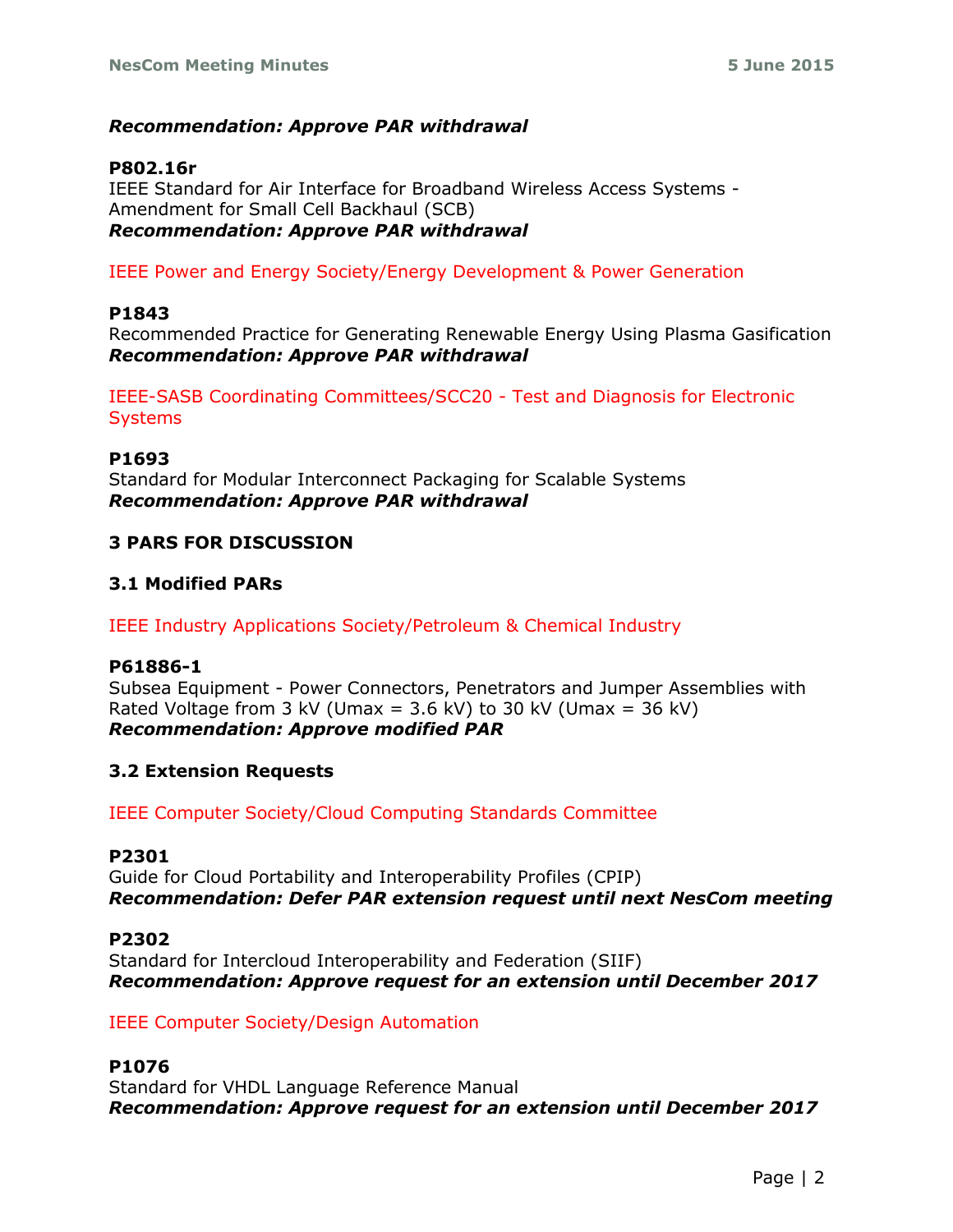# **P1076.1**

Standard VHDL Analog and Mixed-Signal Extensions *Recommendation: Approve request for an extension until December 2017*

IEEE Computer Society/Software & Systems Engineering Standards Committee

# **P24748-4**

Standard for Systems and Software Engineering -- Life Cycle Management -- Part 4: Systems Engineering Planning *Recommendation: Approve request for an extension until December 2016*

IEEE Power and Energy Society/Insulated Conductors

# **P400.3**

Guide for Partial Discharge Field Diagnostic Testing of Shielded Power Cable Systems *Recommendation: Approve request for an extension until December 2018*

IEEE Power and Energy Society/ Surge Protective Devices/Low Voltage

# **PC62.72**

Guide for the Application of Surge-Protective Devices for Low Voltage (1000 Volts or Less) AC Power Circuits

*Recommendation: Approve request for an extension until December 2017*

IEEE-SASB Coordinating Committees/SCC04 - Electrical Insulation

#### **P98**

Standard for the Preparation of Test Procedures for the Thermal Evaluation of Solid Electrical Insulating Materials

*Recommendation: Defer PAR extension request until next NesCom meeting*

# **3.3 New PARs**

IEEE-SA Board of Governors/Corporate Advisory Group

#### **P1834**

Standard for Technology Supervision Code for Wind Turbine Impeller Systems *Recommendation: Approve new PAR until December 2019 [Approve=6, Disapprove=2]*

IEEE Computer Society/Cloud Computing Standards Committee

#### **P2303**

Standard for Adaptive Management of Cloud Computing Environments *Recommendation: Approve new PAR until December 2019*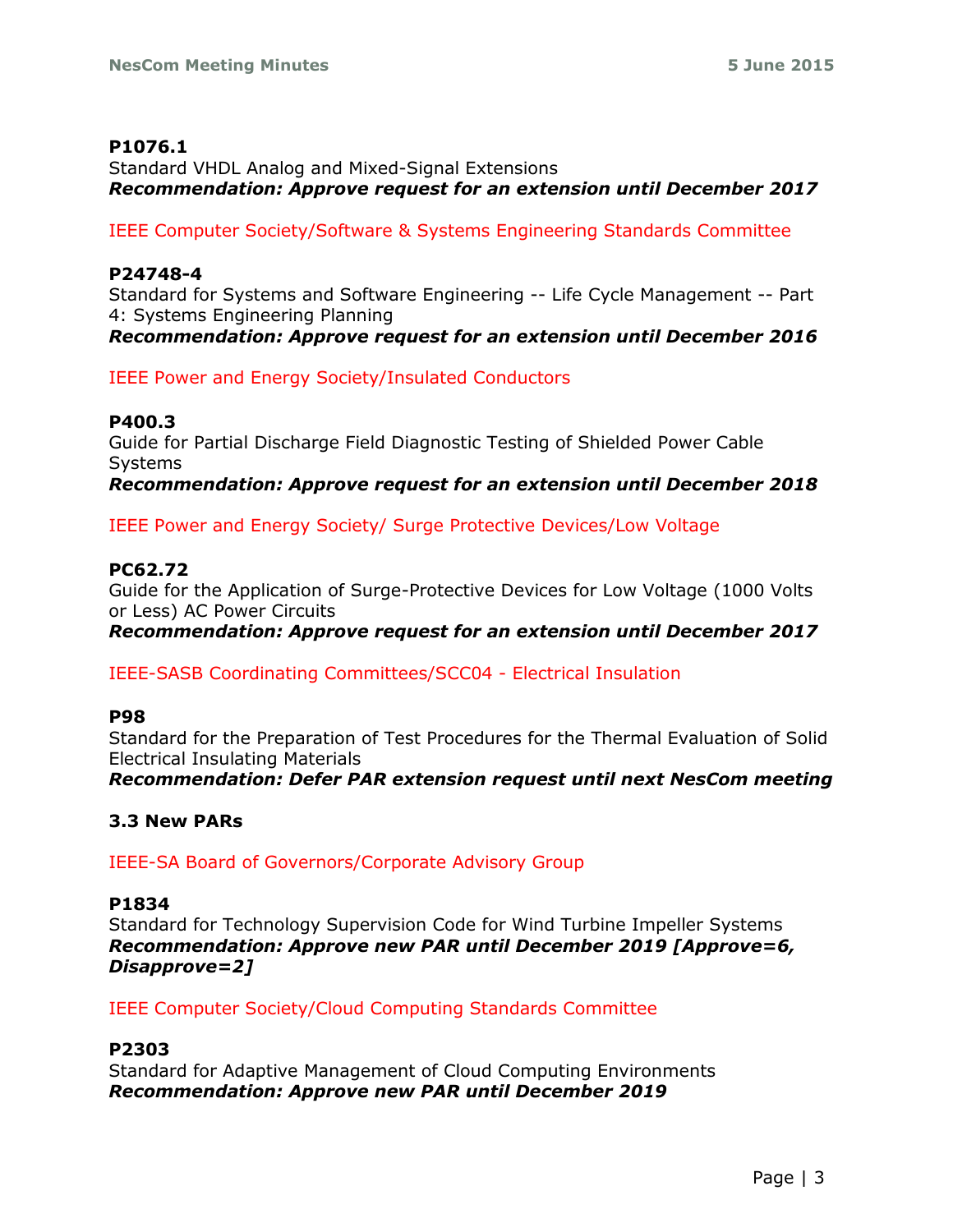# IEEE Computer Society/LAN/MAN Standards Committee

### **P802.1Qci**

Standard for Local and Metropolitan Area Networks -- Bridges and Bridged Networks Amendment: Per-Stream Filtering and Policing *Recommendation: Approve new PAR until December 2019*

# **P802.1Qcj**

Standard for Local and Metropolitan Area Networks -- Bridges and Bridged Networks Amendment: Automatic Attachment to Provider Backbone Bridging (PBB) services

#### *Recommendation: Approve new PAR until December 2019*

#### **P802c**

Standard for Local and Metropolitan Area Networks: Overview and Architecture Amendment: Local Medium Access Control (MAC) Address Usage *Recommendation: Approve new PAR until December 2019*

IEEE Computer Society/Portable Applications

#### **P1003.1-2008/Cor 2**

Standard for Information Technology - Portable Operating System Interface (POSIX(R)) - Corrigendum 2 *Recommendation: Approve new PAR until December 2019*

IEEE Computer Society/Software & Systems Engineering Standards Committee

#### **P1760**

Information Technology Service Measures and Service Level Agreements *Recommendation: Approve new PAR until December 2019*

#### **P82079-1**

Information technology: Information for Use of Products -- Part 1: General Requirements and Processes *Recommendation: Approve new PAR until December 2019*

IEEE Electromagnetic Compatibility Society/Standards Development Committee

#### **P370**

Electrical Characterization of Printed Circuit Board and Related Interconnects at Frequencies up to 50 GHz

*Recommendation: Approve new PAR until December 2019*

IEEE Industry Applications Society/Technical Books Coordinating Committee

**P3005.4**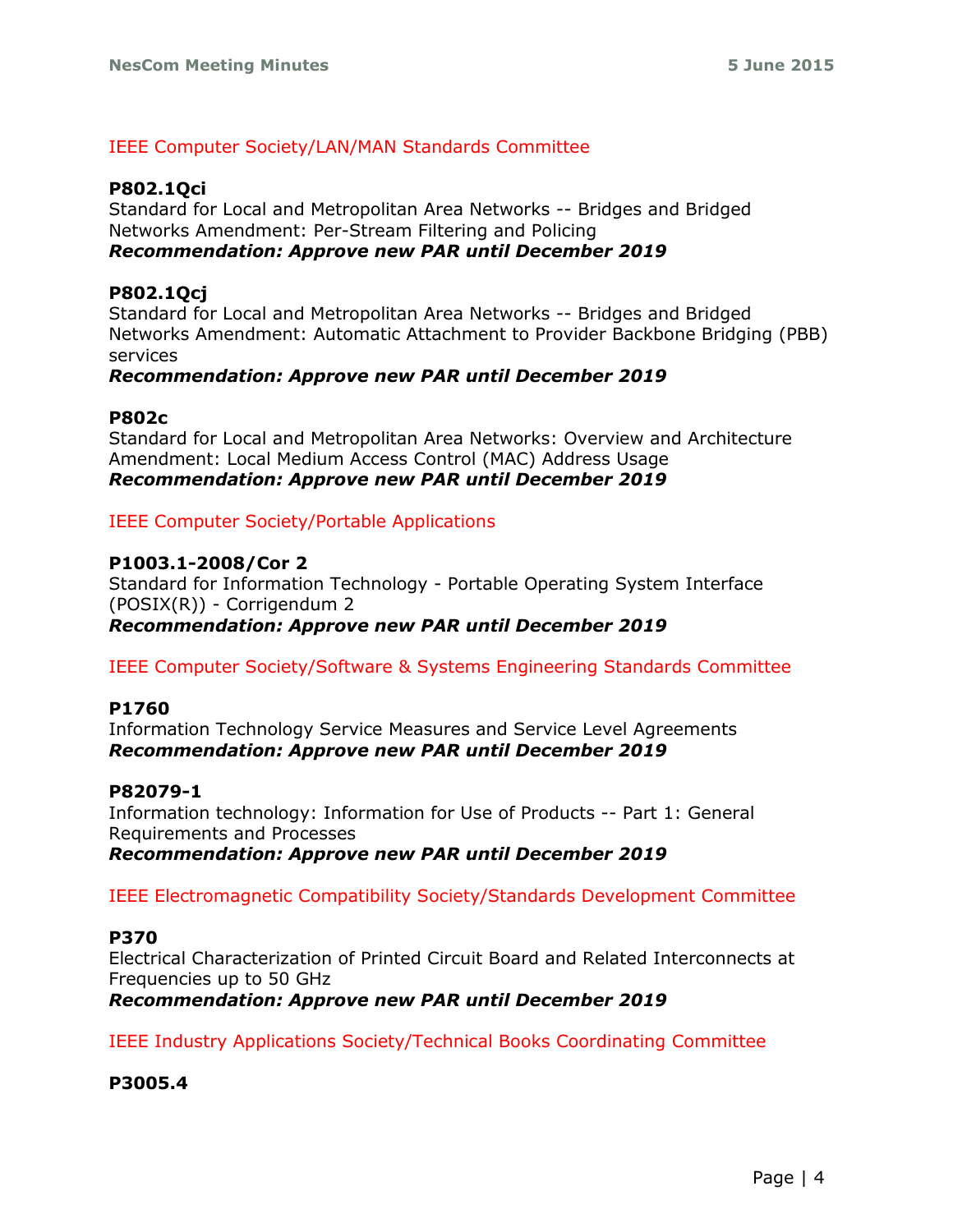Recommended Practice for Design and Operational Considerations for Improving the Reliability of Emergency and Stand-By Power Systems *Recommendation: Defer new PAR until next NesCom agenda*

# **P3005.7**

Recommended Practice for the Application of Metering for Energy Management of Industrial and Commercial Power Systems *Recommendation: Defer new PAR until next NesCom agenda*

IEEE Power and Energy Society/Insulated Conductors

#### **P1614**

Field-Testing of Shielded Power Cable Systems Rated 5 kV and Above with Continuous Alternating Voltage *Recommendation: Approve new PAR until December 2019*

IEEE Power and Energy Society/Power System Relaying

#### **P61850-9-3**

Communication Networks and Systems for Power Utility Automation - Part 9-3: Precision Time Protocol Profile for Power Utility Automation *Recommendation: Approve new PAR until December 2019*

IEEE Power and Energy Society/Switchgear

#### **PC37.012-2014/Cor 1**

Guide for the Application of Capacitance Current Switching for AC High-Voltage Circuit Breakers Above 1000 V - Corrigendum 1: Change to Equation 26 *Recommendation: Approve new PAR until December 2019*

IEEE Power and Energy Society/Transmission and Distribution

#### **P2030.8**

Standard for the Testing of Microgrid Controllers *Recommendation: Approve new PAR until December 2019*

IEEE-SASB Coordinating Committees/SCC42 - Transportation

# **P2040.2**

Standard for Connected, Automated and Intelligent Vehicles: Testing and Verification *Recommendation: Approve new PAR until December 2019 [Approve=7, Disapprove=1]*

#### **3.4 PARs for the Revision of Standards**

IEEE Power and Energy Society/Insulated Conductors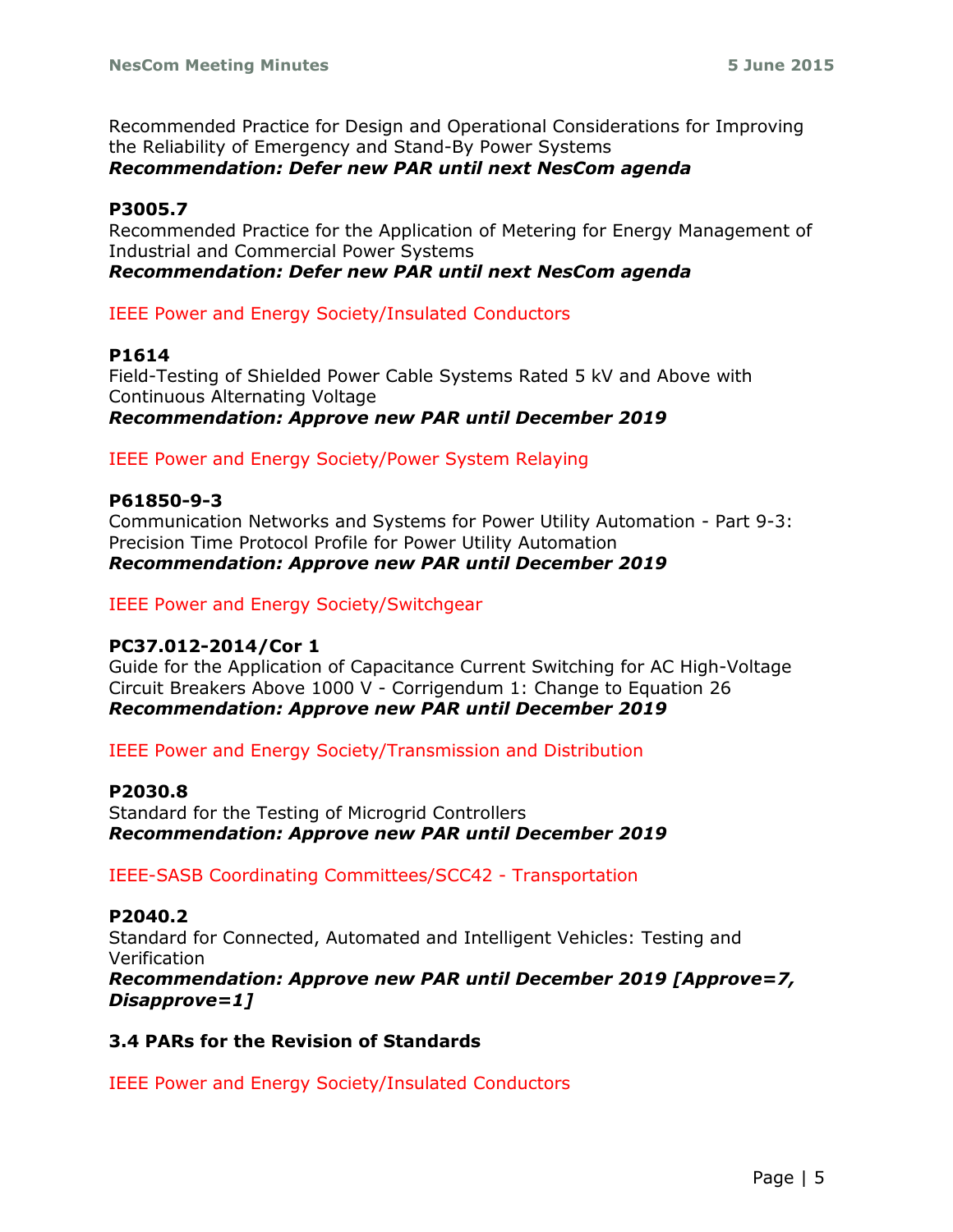# **P1407**

Guide for Accelerated Aging Tests for 5 kV to 46 kV Extruded Electric Power Cables Using Water-Filled Tanks

*Recommendation: Approve PAR for the revision of a standard until December 2019*

# **P1493**

Guide for the Evaluation of Solvents Used for Cleaning Electrical Cables and Accessories

*Recommendation: Approve PAR for the revision of a standard until December 2019*

# **P1637**

Guide for Selecting and Applying Terminations for Shielded Alternating-Current Power Cable Rated 5 kV - 46 kV

*Recommendation: Approve PAR for the revision of a standard until December 2019*

IEEE Power and Energy Society/Power System Communications

# **P1138**

Standard for Testing and Performance for Optical Ground Wire (OPGW) for Use on Electric Utility Power Lines

*Recommendation: Approve PAR for the revision of a standard until December 2019*

IEEE Power and Energy Society/Power System Relaying

# **PC37.110**

Guide for the Application of Current Transformers Used for Protective Relaying Purposes

*Recommendation: Approve PAR for the revision of a standard until December 2019*

#### **PC37.235**

Guide for the Application of Rogowski Coils Used for Protective Relaying Purposes *Recommendation: Approve PAR for the revision of a standard until December 2019*

#### IEEE Power and Energy Society/Substations

#### **P1815**

Standard for Electric Power Systems Communications-Distributed Network Protocol (DNP3)

*Recommendation: Approve PAR for the revision of a standard until December 2019*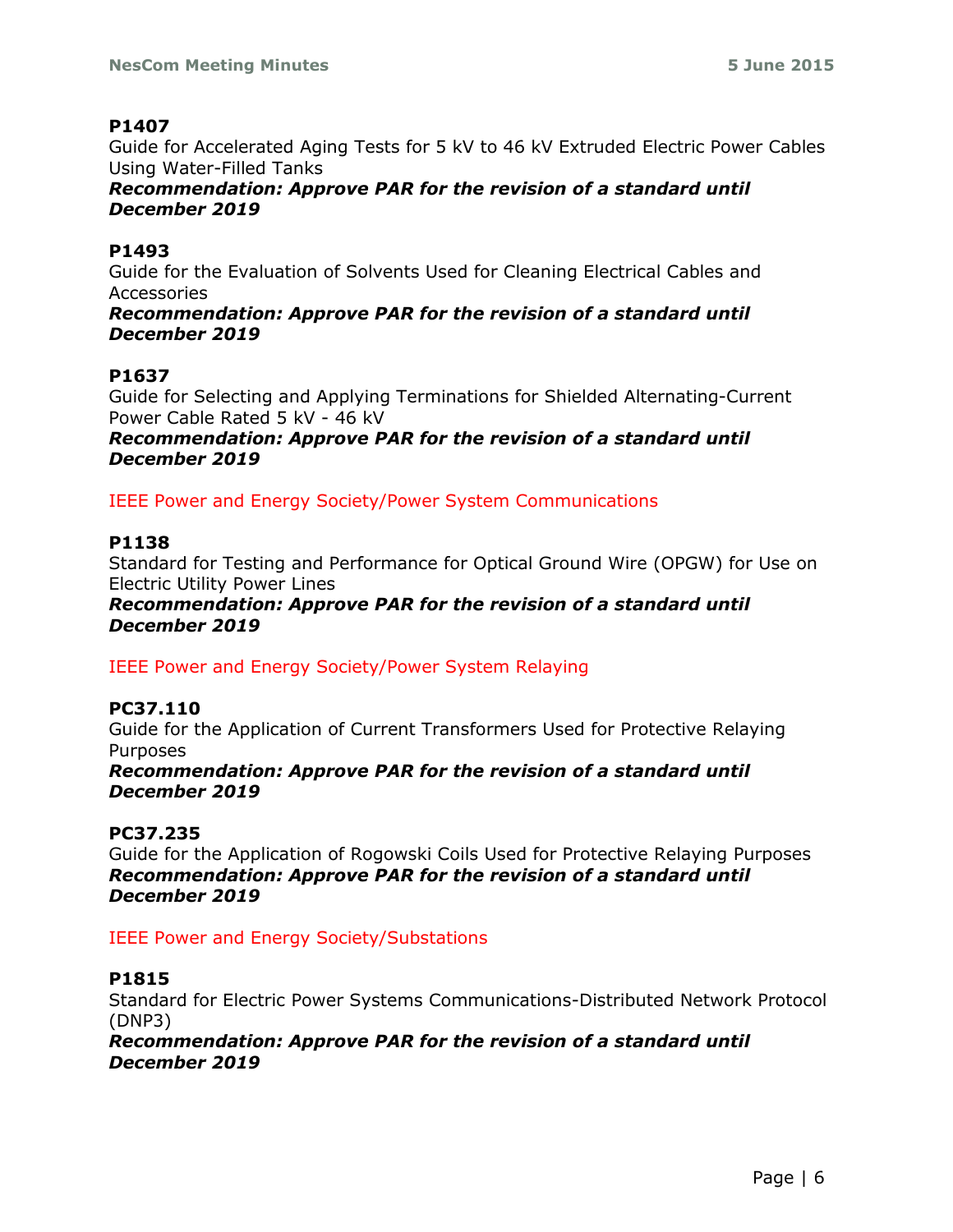# IEEE Power and Energy Society/Switchgear

# **PC37.015**

Guide for the Application of Shunt Reactor Switching *Recommendation: Approve PAR for the revision of a standard until December 2019*

# **PC37.45**

Standard Design Tests and Specifications for High Voltage (> 1000 V) Distribution Class Enclosed Single-Pole Air Switches

*Recommendation: Approve PAR for the revision of a standard until December 2019*

IEEE Power and Energy Society/Transformers

# **PC57.12.32**

Standard for Submersible Equipment - Enclosure Integrity *Recommendation: Approve PAR for the revision of a standard until December 2019*

# **PC57.12.60**

Standard Test Procedure for Thermal Evaluation of Insulation Systems for Dry-Type Power and Distribution Transformers

*Recommendation: Approve PAR for the revision of a standard until December 2019*

IEEE-SASB Coordinating Committees/SCC14 - Quantities, Units, and Letter **Symbols** 

# **PSI\_10**

American National Standard for Metric Practice *Recommendation: Approve PAR for the revision of a standard until December 2019*

IEEE Vehicular Technology Society/Intelligent Transportation Systems

#### **P1609.4**

Standard for Wireless Access in Vehicular Environments (WAVE) -- Multi-Channel Operation

*Recommendation: Approve PAR for the revision of a standard until December 2019*

#### **4 OLD BUSINESS**

There was no old business.

#### **5 NEW BUSINESS**